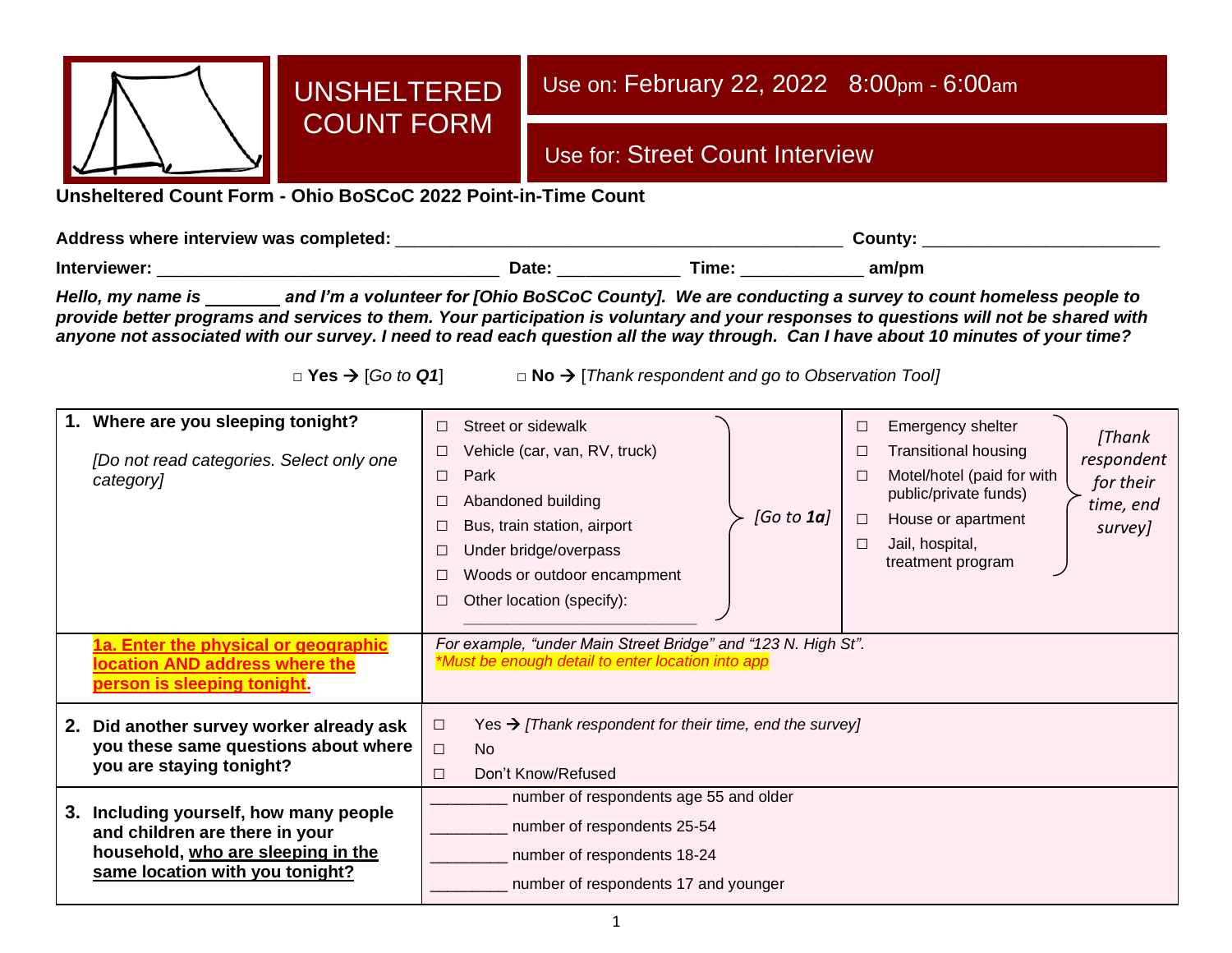|                                                                                                                                                                | Person 1 |          |          |          |          |
|----------------------------------------------------------------------------------------------------------------------------------------------------------------|----------|----------|----------|----------|----------|
| 4a. What is your name? Initials are fine<br>too. (Person 1)<br>If respondent says Don't Know or Refused<br>write DK or REF1                                    |          | Person 2 | Person 3 | Person 4 | Person 5 |
| 4b. What are the names or initials of other people in your<br>household from oldest to youngest?<br>[If respondent says Don't Know or Refused write DK or REF] |          |          |          |          |          |

*[Complete the column for Person 1 by asking Q5-Q15. Then complete the columns for Persons 2-5 for all other household members in order of oldest to youngest, by asking Q5-Q15 for each person individually (some questions may pertain only to persons age 18 and older). If the other household members are not present, Person 1 should answer for them.]*

|                                                                                                                                                                                                                                                                                                                                             | Person 1 | Person <sub>2</sub>                                                                                                            | Person 3                                                                                                                       | Person 4                                                                                                                       | Person 5                                                                                                                       |
|---------------------------------------------------------------------------------------------------------------------------------------------------------------------------------------------------------------------------------------------------------------------------------------------------------------------------------------------|----------|--------------------------------------------------------------------------------------------------------------------------------|--------------------------------------------------------------------------------------------------------------------------------|--------------------------------------------------------------------------------------------------------------------------------|--------------------------------------------------------------------------------------------------------------------------------|
| 5. How is Person ___ (Person 2-<br>5) related to you (Person 1)?                                                                                                                                                                                                                                                                            | Self     | $\sqcap$ Child<br>□ Spouse or Partner<br>□ Other Relation<br>Member<br>□ Other, Non-<br><b>Relation Member</b>                 | $\Box$ Child<br>□ Spouse or Partner<br>$\Box$ Other Relation<br>Member<br>□ Other, Non-<br><b>Relation Member</b>              | $\sqcap$ Child<br>□ Spouse or Partner<br>□ Other Relation<br>Member<br>□ Other, Non-<br><b>Relation Member</b>                 | $\Box$ Child<br>□ Spouse or Partner<br>$\Box$ Other Relation<br>Member<br>□ Other, Non-<br><b>Relation Member</b>              |
| Just to confirm, are you<br>6.<br>staying with _____ (Person 1)<br>here, in this location, tonight?                                                                                                                                                                                                                                         | N/A      | Yes<br>П.<br>No $\rightarrow$ [Go to 6a]<br>□<br>DK/REF<br>П.                                                                  | Yes<br>$\Box$<br>No $\rightarrow$ [Go to 6a]<br>$\Box$<br>DK/REF<br>$\Box$                                                     | Yes<br>$\Box$<br>No $\rightarrow$ [Go to 6a]<br>П.<br><b>DK/REF</b><br>П.                                                      | Yes<br>$\Box$<br>No $\rightarrow$ [Go to <b>6a</b> ]<br>$\Box$<br><b>DK/REF</b><br>$\Box$                                      |
| [If $Q6 = No$ , ask $Q6a$ , otherwise go to<br>Q7]<br>6a. Where are you staying<br>tonight? [Use categories from<br><b>Q1</b> ; write answer here. If<br>response is unsheltered location,<br>provide exact location- see Q1a-<br>and proceed with Q7. If<br>response is sheltered location,<br>stop and go back to Q6 for next<br>person.] | N/A      | Location where<br>sleeping tonight<br>(refer to $Q1$ ):<br>If unsheltered<br>location, provide<br>details (refer to<br>$Q1a$ : | Location where<br>sleeping tonight<br>(refer to $Q1$ ):<br>If unsheltered<br>location, provide<br>details (refer to<br>$Q1a$ : | Location where<br>sleeping tonight<br>(refer to $Q1$ ):<br>If unsheltered<br>location, provide<br>details (refer to<br>$Q1a$ : | Location where<br>sleeping tonight<br>(refer to $Q1$ ):<br>If unsheltered<br>location, provide<br>details (refer to<br>$Q1a$ : |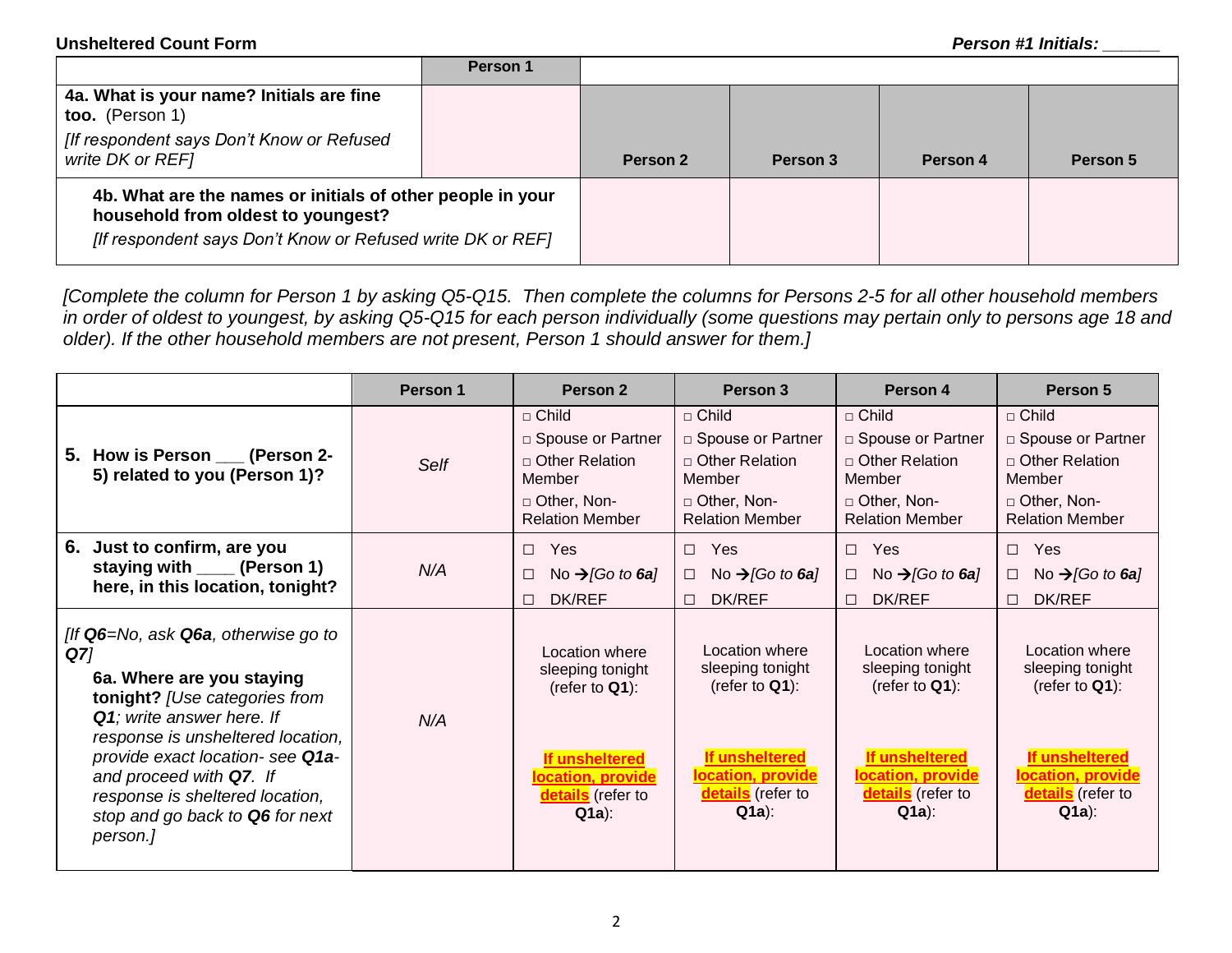|                                              | Person 1                                                 | Person 2                                                      | Person 3                                                      | Person 4                                                      | Person 5                                                 |
|----------------------------------------------|----------------------------------------------------------|---------------------------------------------------------------|---------------------------------------------------------------|---------------------------------------------------------------|----------------------------------------------------------|
| 7. What is your date of birth?               | DOB:                                                     | DOB:                                                          | DOB:                                                          | DOB:                                                          | DOB:                                                     |
|                                              | Under 5                                                  | Under 5                                                       | Under 5                                                       | Under 5                                                       | Under 5                                                  |
|                                              | $\Box$                                                   | $\Box$                                                        | $\Box$                                                        | $\Box$                                                        | $\Box$                                                   |
|                                              | $5 - 12$                                                 | $5 - 12$                                                      | $5 - 12$                                                      | $5 - 12$                                                      | $5 - 12$                                                 |
|                                              | $\Box$                                                   | $\Box$                                                        | $\Box$                                                        | $\Box$                                                        | $\Box$                                                   |
|                                              | $13 - 17$                                                | $13 - 17$                                                     | $13 - 17$                                                     | $13 - 17$                                                     | $13 - 17$                                                |
|                                              | $\Box$                                                   | $\Box$                                                        | $\Box$                                                        | $\Box$                                                        | □                                                        |
|                                              | 18-24                                                    | 18-24                                                         | 18-24                                                         | 18-24                                                         | 18-24                                                    |
|                                              | $\Box$                                                   | $\Box$                                                        | $\Box$                                                        | $\Box$                                                        | $\Box$                                                   |
| If hesitant, ask: Are you?                   | 25-34                                                    | 25-34                                                         | 25-34                                                         | 25-34                                                         | 25-34                                                    |
|                                              | $\Box$                                                   | $\Box$                                                        | $\Box$                                                        | $\Box$                                                        | □                                                        |
|                                              | 35-44                                                    | 35-44                                                         | 35-44                                                         | $35 - 44$                                                     | 35-44                                                    |
|                                              | П                                                        | $\Box$                                                        | □                                                             | $\Box$                                                        | □                                                        |
|                                              | 45-54                                                    | 45-54                                                         | 45-54                                                         | 45-54                                                         | 45-54                                                    |
|                                              | $\Box$                                                   | $\Box$                                                        | $\Box$                                                        | $\Box$                                                        | □                                                        |
|                                              | 55-61                                                    | 55-61                                                         | 55-61                                                         | 55-61                                                         | 55-61                                                    |
|                                              | $\Box$                                                   | $\Box$                                                        | $\Box$                                                        | $\Box$                                                        | $\Box$                                                   |
|                                              | $62+$                                                    | $62+$                                                         | $62+$                                                         | $62+$                                                         | $62+$                                                    |
|                                              | $\Box$                                                   | $\Box$                                                        | $\Box$                                                        | $\Box$                                                        | $\Box$                                                   |
|                                              | <b>DK/REF</b><br>$\Box$                                  | <b>DK/REF</b><br>$\Box$                                       | DK/REF<br>П                                                   | <b>DK/REF</b>                                                 | <b>DK/REF</b>                                            |
|                                              | Male                                                     | Male                                                          | Male                                                          | Male                                                          | Male                                                     |
|                                              | $\Box$                                                   | $\Box$                                                        | $\Box$                                                        | $\Box$                                                        | $\Box$                                                   |
|                                              | Female                                                   | Female                                                        | Female                                                        | $\Box$                                                        | Female                                                   |
|                                              | П                                                        | $\Box$                                                        | $\Box$                                                        | Female                                                        | □                                                        |
|                                              | Transgender<br>$\Box$                                    | Transgender<br>□                                              | Transgender<br>□                                              | Transgender<br>$\Box$                                         | Transgender                                              |
| 8. What is your gender?                      | Questioning                                              | Questioning                                                   | Questioning                                                   | Questioning                                                   | Questioning                                              |
|                                              | □                                                        | $\Box$                                                        | $\Box$                                                        | $\Box$                                                        | $\Box$                                                   |
|                                              | A gender other<br>□<br>than singularly<br>female or male | A gender other<br>$\Box$<br>than singularly<br>female or male | A gender other<br>$\Box$<br>than singularly<br>female or male | A gender other<br>$\Box$<br>than singularly<br>female or male | A gender other<br>□<br>than singularly<br>female or male |
|                                              | Don't Know<br>□                                          | Don't Know<br>$\Box$                                          | Don't Know<br>$\Box$                                          | Don't Know<br>$\Box$                                          | Don't Know<br>□                                          |
|                                              | Refused                                                  | Refused                                                       | Refused                                                       | Refused                                                       | Refused                                                  |
|                                              | $\Box$                                                   | $\Box$                                                        | $\Box$                                                        | $\Box$                                                        | $\Box$                                                   |
|                                              | $\Box$ Yes                                               | $\Box$ Yes                                                    | $\Box$ Yes                                                    | $\Box$ Yes                                                    | $\Box$ Yes                                               |
| Are you Hispanic or<br>9.<br>Latin(a)(o)(x)? | $\Box$ No                                                | $\Box$ No<br>□ Don't Know                                     | $\Box$ No<br>$\Box$ Don't Know                                | $\Box$ No                                                     | $\Box$ No                                                |
|                                              | □ Don't Know<br>□ Refused                                | □ Refused                                                     | □ Refused                                                     | $\Box$ Don't Know<br>□ Refused                                | □ Don't Know<br>$\Box$ Refused                           |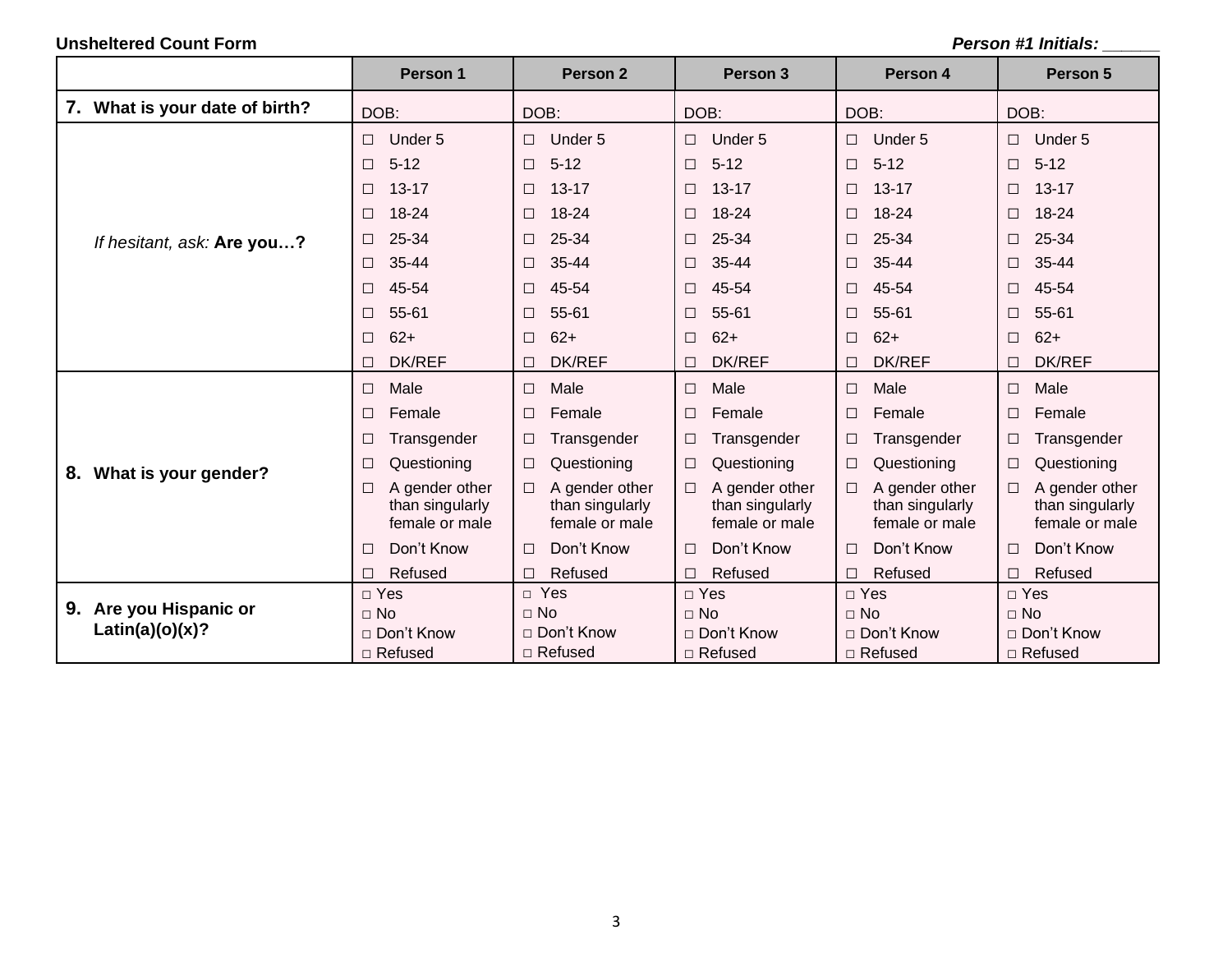|                                                                                                                              | Person 1                                                                                                                     | Person <sub>2</sub>                                                                                                               | Person 3                                                                                                                          | Person 4                                                                                                                          | Person 5                                                                                                                     |
|------------------------------------------------------------------------------------------------------------------------------|------------------------------------------------------------------------------------------------------------------------------|-----------------------------------------------------------------------------------------------------------------------------------|-----------------------------------------------------------------------------------------------------------------------------------|-----------------------------------------------------------------------------------------------------------------------------------|------------------------------------------------------------------------------------------------------------------------------|
|                                                                                                                              | American                                                                                                                     | American                                                                                                                          | $\Box$                                                                                                                            | $\Box$                                                                                                                            | $\Box$                                                                                                                       |
|                                                                                                                              | □                                                                                                                            | $\Box$                                                                                                                            | American                                                                                                                          | American                                                                                                                          | American                                                                                                                     |
|                                                                                                                              | Indian, Alaska                                                                                                               | Indian, Alaska                                                                                                                    | Indian, Alaska                                                                                                                    | Indian, Alaska                                                                                                                    | Indian, Alaska                                                                                                               |
|                                                                                                                              | Native, or                                                                                                                   | Native, or                                                                                                                        | Native, or                                                                                                                        | Native, or                                                                                                                        | Native, or                                                                                                                   |
|                                                                                                                              | Indigenous                                                                                                                   | Indigenous                                                                                                                        | Indigenous                                                                                                                        | Indigenous                                                                                                                        | Indigenous                                                                                                                   |
|                                                                                                                              | Asian or Asian                                                                                                               | Asian or Asian                                                                                                                    | Asian or Asian                                                                                                                    | Asian or Asian                                                                                                                    | Asian or Asian                                                                                                               |
|                                                                                                                              | □                                                                                                                            | $\Box$                                                                                                                            | $\Box$                                                                                                                            | $\Box$                                                                                                                            | $\Box$                                                                                                                       |
|                                                                                                                              | American                                                                                                                     | American                                                                                                                          | American                                                                                                                          | American                                                                                                                          | American                                                                                                                     |
| 10. What is your race? You can<br>select one or more races.<br>[Read categories]                                             | Black, African<br>$\Box$<br>American, or<br>African                                                                          | Black, African<br>$\Box$<br>American, or<br>African                                                                               | Black, African<br>$\Box$<br>American, or<br>African                                                                               | Black, African<br>$\Box$<br>American, or<br>African                                                                               | Black, African<br>$\Box$<br>American, or<br>African                                                                          |
|                                                                                                                              | Native Hawaiian<br>□<br>or Other Pacific<br>Islander                                                                         | Native Hawaiian<br>$\Box$<br>or Other Pacific<br>Islander                                                                         | Native Hawaiian<br>$\Box$<br>or Other Pacific<br>Islander                                                                         | Native Hawaiian<br>$\Box$<br>or Other Pacific<br>Islander                                                                         | Native Hawaiian<br>$\Box$<br>or Other Pacific<br><b>Islander</b>                                                             |
|                                                                                                                              | White                                                                                                                        | White                                                                                                                             | White                                                                                                                             | White                                                                                                                             | White                                                                                                                        |
|                                                                                                                              | $\Box$                                                                                                                       | $\Box$                                                                                                                            | $\Box$                                                                                                                            | $\Box$                                                                                                                            | $\Box$                                                                                                                       |
|                                                                                                                              | Other- please                                                                                                                | Other- please                                                                                                                     | Other- please                                                                                                                     | Other- please                                                                                                                     | Other- please                                                                                                                |
|                                                                                                                              | $\Box$                                                                                                                       | $\Box$                                                                                                                            | $\Box$                                                                                                                            | $\Box$                                                                                                                            | $\Box$                                                                                                                       |
|                                                                                                                              | specify:                                                                                                                     | specify:                                                                                                                          | specify:                                                                                                                          | specify:                                                                                                                          | specify:                                                                                                                     |
|                                                                                                                              | □ Don't Know                                                                                                                 | □ Don't Know                                                                                                                      | □ Don't Know                                                                                                                      | □ Don't Know                                                                                                                      | □ Don't Know                                                                                                                 |
|                                                                                                                              | Refused                                                                                                                      | Refused                                                                                                                           | Refused                                                                                                                           | Refused                                                                                                                           | Refused                                                                                                                      |
|                                                                                                                              | □                                                                                                                            | $\Box$                                                                                                                            | $\Box$                                                                                                                            | $\Box$                                                                                                                            | $\Box$                                                                                                                       |
| 11. Are you a veteran of the                                                                                                 | $\Box$ Yes                                                                                                                   | $\sqcap$ Yes                                                                                                                      | $\Box$ Yes                                                                                                                        | $\square$ Yes                                                                                                                     | $\Box$ Yes                                                                                                                   |
| <b>United States Armed Forces</b>                                                                                            | $\Box$ No                                                                                                                    | $\Box$ No                                                                                                                         | $\Box$ No                                                                                                                         | $\Box$ No                                                                                                                         | $\Box$ No                                                                                                                    |
| (Army, Navy, Air Force, Marine                                                                                               | □ Don't Know                                                                                                                 | □ Don't Know                                                                                                                      | □ Don't Know                                                                                                                      | □ Don't Know                                                                                                                      | □ Don't Know                                                                                                                 |
| <b>Corps, or Coast Guard)?</b>                                                                                               | □ Refused                                                                                                                    | $\Box$ Refused                                                                                                                    | □ Refused                                                                                                                         | $\Box$ Refused                                                                                                                    | $\Box$ Refused                                                                                                               |
| 12. Is this the first time you've<br>experienced homelessness?                                                               | $\square$ Yes<br>$\Box$ No<br>□ Don't Know<br>□ Refused                                                                      | $\Box$ Yes<br>$\Box$ No<br>□ Don't Know<br>□ Refused                                                                              | $\square$ Yes<br>$\Box$ No<br>□ Don't Know<br>$\Box$ Refused                                                                      | $\Box$ Yes<br>$\Box$ No<br>□ Don't Know<br>$\Box$ Refused                                                                         | $\Box$ Yes<br>$\Box$ No<br>□ Don't Know<br>$\Box$ Refused                                                                    |
| 13. How long have you been<br>homeless this time? (Only<br>include time spent staying in<br>shelters and/or on the streets.) | $\Box$ 0-3 months<br>$\Box$ 4-6 months<br>$\Box$ 7-11 months<br>$\Box$ 1-2 years<br>$\square$ 2-3 years<br>□ 3 years or more | $\Box$ 0-3 months<br>$\Box$ 4-6 months<br>$\Box$ 7-11 months<br>$\Box$ 1-2 years<br>$\square$ 2-3 years<br>$\Box$ 3 years or more | $\Box$ 0-3 months<br>$\Box$ 4-6 months<br>$\Box$ 7-11 months<br>$\Box$ 1-2 years<br>$\square$ 2-3 years<br>$\Box$ 3 years or more | $\Box$ 0-3 months<br>$\Box$ 4-6 months<br>$\Box$ 7-11 months<br>$\Box$ 1-2 years<br>$\square$ 2-3 years<br>$\Box$ 3 years or more | $\Box$ 0-3 months<br>$\Box$ 4-6 months<br>$\Box$ 7-11 months<br>$\Box$ 1-2 years<br>$\square$ 2-3 years<br>□ 3 years or more |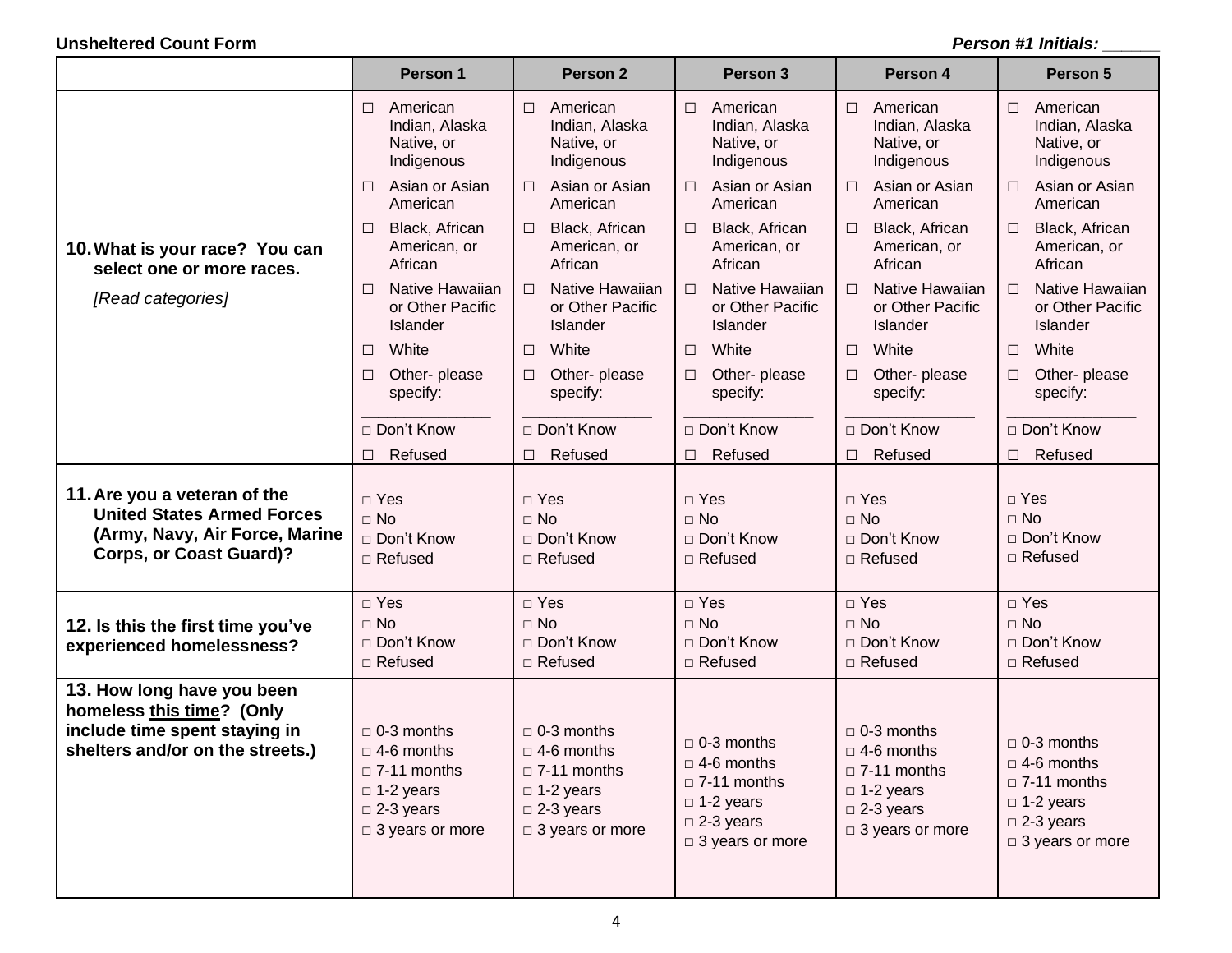|                                                                                                                                                                                                                                                                                | Person 1                                                                                                                                                                                                                    | Person 2                                                                                                                                                                                                            | Person 3                                                                                                                                                                                                                    | Person 4                                                                                                                                                                                                               | Person 5                                                                                                                                                                                                                    |
|--------------------------------------------------------------------------------------------------------------------------------------------------------------------------------------------------------------------------------------------------------------------------------|-----------------------------------------------------------------------------------------------------------------------------------------------------------------------------------------------------------------------------|---------------------------------------------------------------------------------------------------------------------------------------------------------------------------------------------------------------------|-----------------------------------------------------------------------------------------------------------------------------------------------------------------------------------------------------------------------------|------------------------------------------------------------------------------------------------------------------------------------------------------------------------------------------------------------------------|-----------------------------------------------------------------------------------------------------------------------------------------------------------------------------------------------------------------------------|
| 14. How many months did you<br>stay in shelters or on the streets<br>over the past 3 years, that is<br>since February 2019?                                                                                                                                                    | $\Box$ 0-3 months<br>$\Box$ 4-6 months<br>$\Box$ 7-11 months<br>$\Box$ 1-2 years<br>$\Box$ 2-3 years<br>□ 3 years or more                                                                                                   | $\Box$ 0-3 months<br>$\Box$ 4-6 months<br>$\Box$ 7-11 months<br>$\Box$ 1-2 years<br>$\Box$ 2-3 years<br>$\Box$ 3 years or more                                                                                      | $\Box$ 0-3 months<br>$\Box$ 4-6 months<br>$\Box$ 7-11 months<br>$\Box$ 1-2 years<br>$\Box$ 2-3 years<br>□ 3 years or more                                                                                                   | $\Box$ 0-3 months<br>$\Box$ 4-6 months<br>$\Box$ 7-11 months<br>$\Box$ 1-2 years<br>$\square$ 2-3 years<br>□ 3 years or more                                                                                           | $\Box$ 0-3 months<br>$\Box$ 4-6 months<br>$\Box$ 7-11 months<br>$\Box$ 1-2 years<br>$\Box$ 2-3 years<br>□ 3 years or more                                                                                                   |
| 15. In total, how many separate<br>times have you stayed in shelters<br>or on the streets in the past 3<br>years? (since February 2019)?                                                                                                                                       | $\Box$ Fewer than 4<br>$\Box$ 4 or more times<br>□ Don't Know<br>$\Box$ Refused                                                                                                                                             | $\Box$ Fewer than 4<br>$\Box$ 4 or more times<br>□ Don't Know<br>$\Box$ Refused                                                                                                                                     | $\Box$ Fewer than 4<br>$\Box$ 4 or more times<br>□ Don't Know<br>$\Box$ Refused                                                                                                                                             | $\Box$ Fewer than 4<br>$\Box$ 4 or more times<br>□ Don't Know<br>□ Refused                                                                                                                                             | $\Box$ Fewer than 4<br>$\Box$ 4 or more times<br>□ Don't Know<br>$\Box$ Refused                                                                                                                                             |
| 16. Do you struggle with one or<br>more of the following?                                                                                                                                                                                                                      | $\Box$ (a) Alcohol use<br>$\Box$ (b) Drug use<br>$\Box$ (c) Chronic health<br>condition<br>$\Box$ (d) HIV/AIDS<br>$\Box$ (e) Mental<br>disability<br>$\Box$ (f) Physical<br>disability<br>$\Box$ (g) Developmental<br>delay | $\Box$ (a) Alcohol use<br>$\Box$ (b) Drug use<br>$\Box$ (c) Chronic health<br>condition<br>$\Box$ (d) HIV/AIDS<br>$\Box$ (e) Mental<br>disability<br>$\Box$ (f) Physical<br>disability<br>g) Developmental<br>delay | $\Box$ (a) Alcohol use<br>$\Box$ (b) Drug use<br>$\Box$ (c) Chronic health<br>condition<br>$\Box$ (d) HIV/AIDS<br>$\Box$ (e) Mental<br>disability<br>$\Box$ (f) Physical<br>disability<br>$\Box$ (g) Developmental<br>delay | $\Box$ (a) Alcohol use<br>$\Box$ (b) Drug use<br>$\Box$ (c) Chronic health<br>condition<br>$\Box$ (d) HIV/AIDS<br>$\Box$ (e) Mental<br>disability<br>$\Box$ (f) Physical<br>disability<br>□ (g) Developmental<br>delay | $\Box$ (a) Alcohol use<br>$\Box$ (b) Drug use<br>$\Box$ (c) Chronic health<br>condition<br>$\Box$ (d) HIV/AIDS<br>$\Box$ (e) Mental<br>disability<br>$\Box$ (f) Physical<br>disability<br>$\Box$ (g) Developmental<br>delay |
| 17. Do any of the above<br>situations keep you from holding<br>a job or living in stable housing?                                                                                                                                                                              | $\Box$ Yes<br>$\Box$ No<br>□ Don't Know<br>□ Refused                                                                                                                                                                        | $\Box$ Yes<br>$\Box$ No<br>□ Don't Know<br>$\Box$ Refused                                                                                                                                                           | $\Box$ Yes<br>$\Box$ No<br>□ Don't Know<br>$\Box$ Refused                                                                                                                                                                   | $\Box$ Yes<br>$\Box$ No<br>□ Don't Know<br>□ Refused                                                                                                                                                                   | $\Box$ Yes<br>$\Box$ No<br>□ Don't Know<br>$\Box$ Refused                                                                                                                                                                   |
| 18. Do you receive any disability<br>benefits such as Social<br><b>Security Income, Social</b><br><b>Security Disability Income, or</b><br><b>Veteran's Disability Benefits?</b><br>[If Q18= Yes, then re-visit Q16 to<br>make sure all applicable boxes<br>have been checked] | $\Box$ Yes<br>$\Box$ No<br>□ Don't Know<br>$\Box$ Refused                                                                                                                                                                   | $\Box$ Yes<br>$\Box$ No<br>□ Don't Know<br>$\Box$ Refused                                                                                                                                                           | $\Box$ Yes<br>$\Box$ No<br>□ Don't Know<br>□ Refused                                                                                                                                                                        | $\Box$ Yes<br>$\Box$ No<br>□ Don't Know<br>□ Refused                                                                                                                                                                   | $\Box$ Yes<br>$\Box$ No<br>□ Don't Know<br>$\Box$ Refused                                                                                                                                                                   |